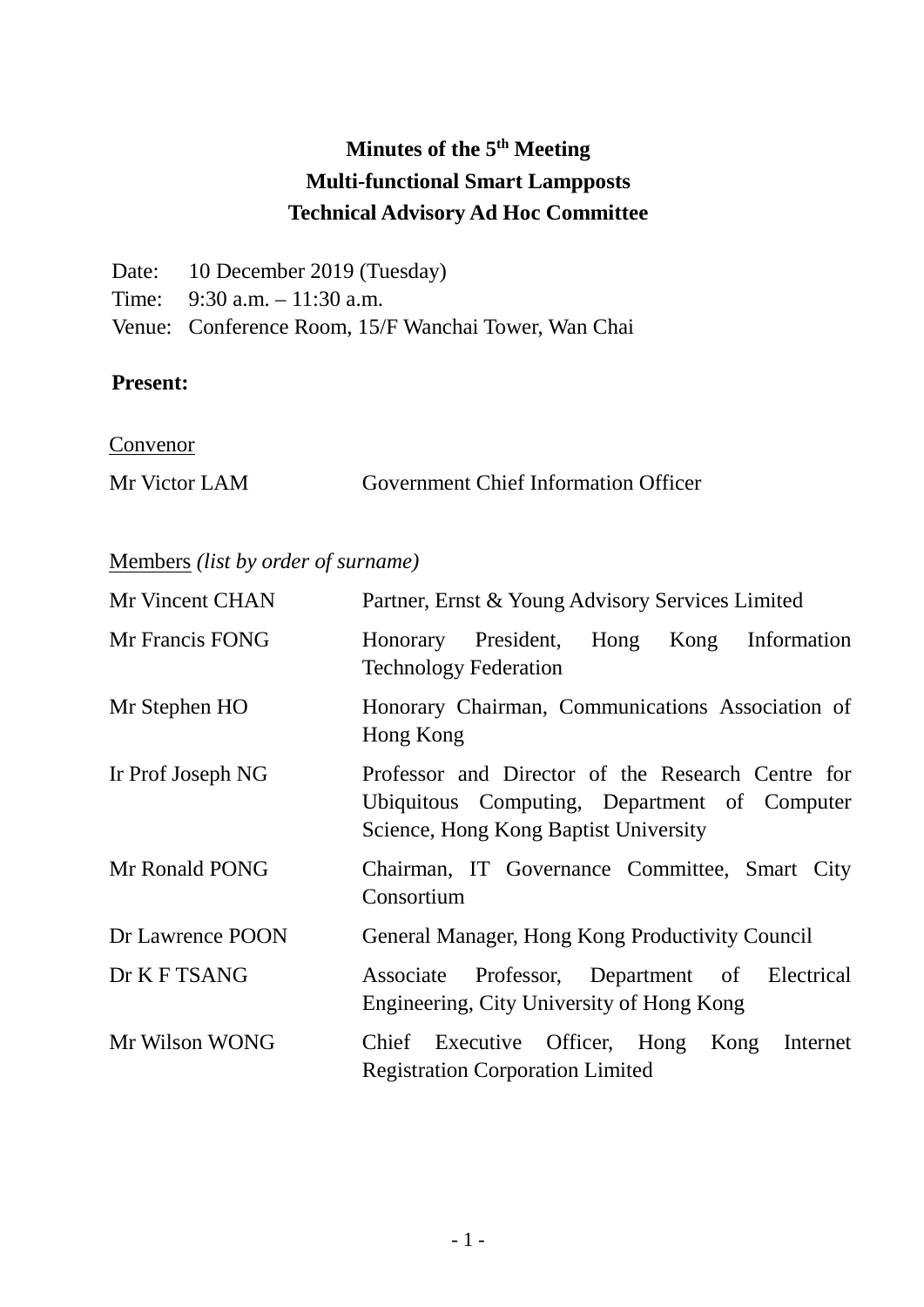## OGCIO Representatives

| Mr Tony WONG | Assistant Government Chief Information Officer                                                               |  |  |
|--------------|--------------------------------------------------------------------------------------------------------------|--|--|
|              | (Industry Development) [AGCIO(ID)]                                                                           |  |  |
| Mr Jason PUN | <b>Assistant Government Chief Information Officer (Cyber)</b><br>Security and Digital Identity) [AGCIO(CSD)] |  |  |

## Representatives from Government Departments

*Environmental Protection Department:*

| Mr David CHAN     | Principal Environmental Protection Officer (Territorial |
|-------------------|---------------------------------------------------------|
|                   | Control)                                                |
| Lands Department: |                                                         |

| Mr Kenny CHAN | Senior Land Surveyor/ Geodetic (Atg.) |
|---------------|---------------------------------------|
|               |                                       |

*Transport Department:*

| Mr Ricky HO      | <b>Chief Engineer/Smart Mobility</b> |
|------------------|--------------------------------------|
| Ms Candy HO      | Senior Engineer/Smart Mobility1      |
| Ms Shirley LEUNG | Senior Engineer/Survey & Projects    |
| Mr Gary LEUNG    | Engineer/Projects 2                  |

In Attendance

| Ms Clara WONG | Assistant Legal Counsel, Office of the Privacy<br><b>Commissioner for Personal Data</b>              |
|---------------|------------------------------------------------------------------------------------------------------|
| Mr Alan LO    | Principal Assistant Secretary for Innovation and<br>Technology (4), Innovation and Technology Bureau |
| Mr Rex TONG   | Chief Systems Manager (Smart City), OGCIO                                                            |
| Mr CS CHENG   | Senior Engineer / 1, Highways Department                                                             |
| Ms Peggy POON | Systems Manager (Smart City)21, OGCIO                                                                |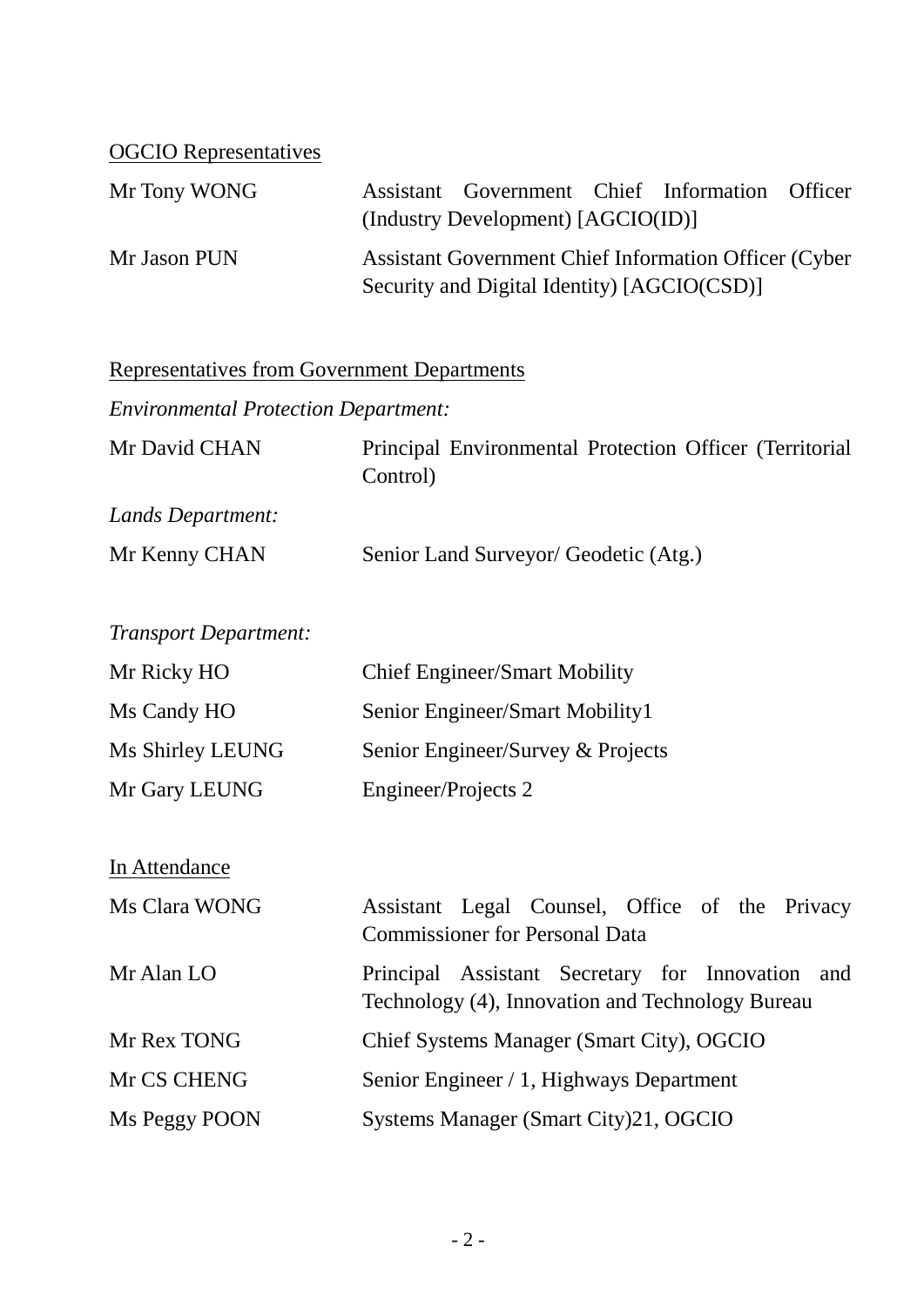**Secretary** 

| Mr Dantes TANG              | Senior Systems Manager (Smart City)2, OGCIO                                         |
|-----------------------------|-------------------------------------------------------------------------------------|
| <b>Absent with apology:</b> |                                                                                     |
| Dr K P CHOW                 | Associate Professor, Department of Computer Science,<br>The University of Hong Kong |
|                             | Mr Stephen Kai-yi WONG Privacy Commissioner for Personal Data                       |

#### **Discussion:**

#### **Opening Remarks**

Convenor welcomed Members to the fifth meeting of the Multi-functional Smart Lampposts Technical Advisory Ad Hoc Committee. He also thanked the representatives from Environmental Protection Department, Lands Department and Transport Department for joining the meeting to brief Members regarding the proposed enhancement measures of their respective applications.

## **Confirmation of Minutes of Last Meeting**

2. The draft minutes of the fourth meeting held on 12 November 2019 had been circulated to Members with their comments duly incorporated and were uploaded to the smart lampposts thematic webpage on OGCIO website for public reference on 26 November 2019. The minutes were confirmed without amendments.

#### **Summary of Smart Lamppost Applications**

3. AGCIO(ID) briefed Members on the summary of applications originally planned for installation on the smart lampposts and their respective purposes in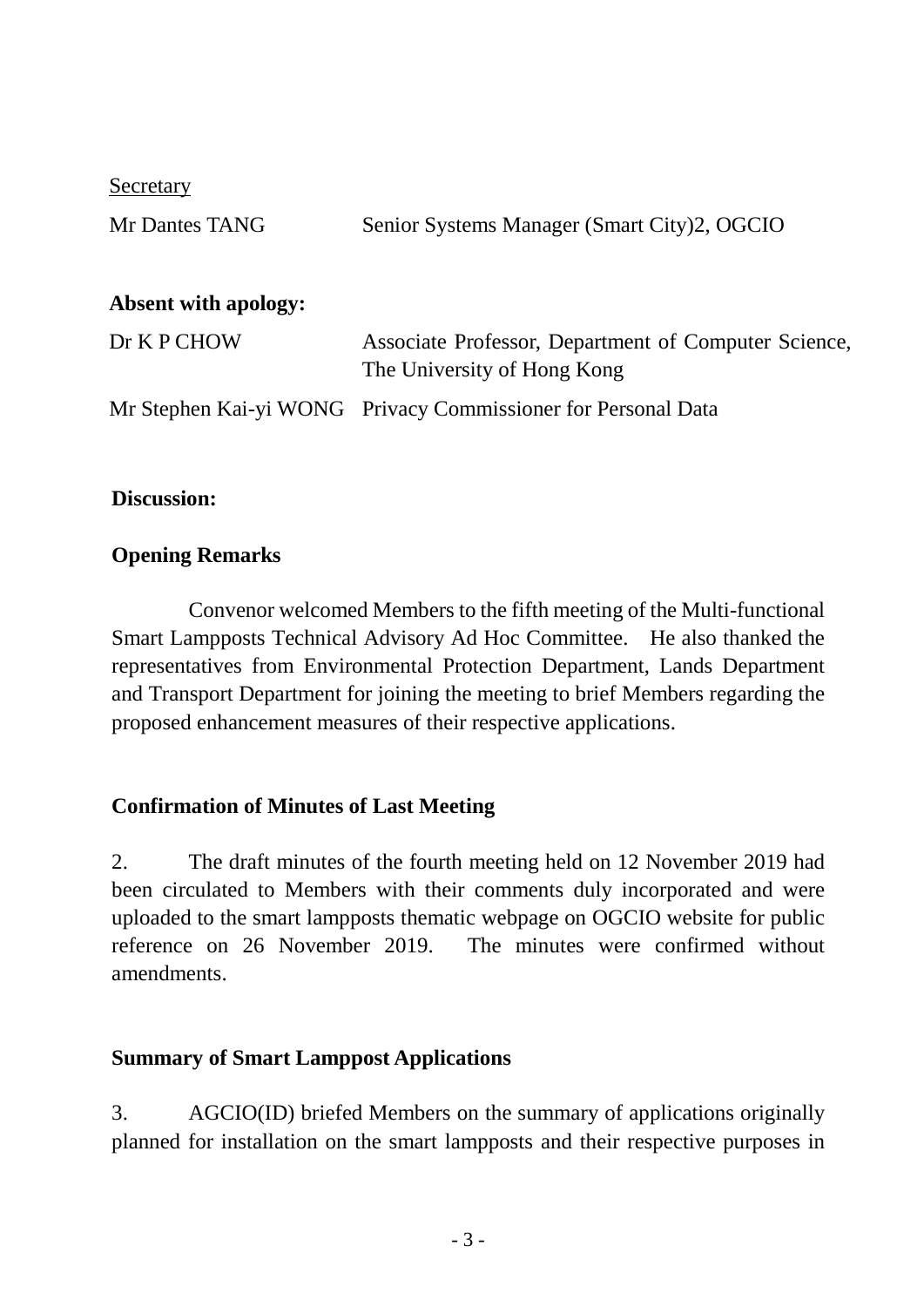collecting various types of real-time city data such as meteorological data, air quality data and traffic flow, to facilitate city management and promote smart city development in Hong Kong and support 5G mobile network implementation. Convenor supplemented that data collected from the smart lampposts would be uploaded as open data to the Public Sector Information (PSI) Portal (data.gov.hk) for free access by the public and for the industry to promote development of more innovative applications.

## **Proposed Enhancement on Smart Lamppost Applications**

## *Environmental Protection Department*

4. Mr David CHAN representing the Environmental Protection Department (EPD) briefed Members on the latest position of the illegal dumping monitoring application. Mr David CHAN highlighted the importance of tackling illegal dumping activities, as they do cause environmental concerns on various occasions. EPD had to adopt effective means to conduct enforcement against these activities. To address privacy concern of the public on camera devices on smart lampposts, EPD would work with OGCIO to explore suitable and privacy-friendly technologies other than cameras, for installation on the smart lampposts while can still serve the intended purpose of monitoring and detecting illegal dumping activities. Any newly proposed applications would go through the new governance mechanism before implementation on the smart lampposts.

## *Lands Department*

5. Mr Kenny CHAN representing the Lands Department (LandsD) briefed Members on Bluetooth Beacon, Geographical Quick Response Code (Geo-QR Code) and RFID Tag, which were installed on smart lampposts to provide accurate positioning information. Members concurred that the positioning devices would not collect data and have no apparent personal privacy issue. Mr Kenny CHAN added that LandsD would provide technical specifications and related documents for public reference. They would also publish usage guidelines on the positioning devices to facilitate the development of various location-based applications by the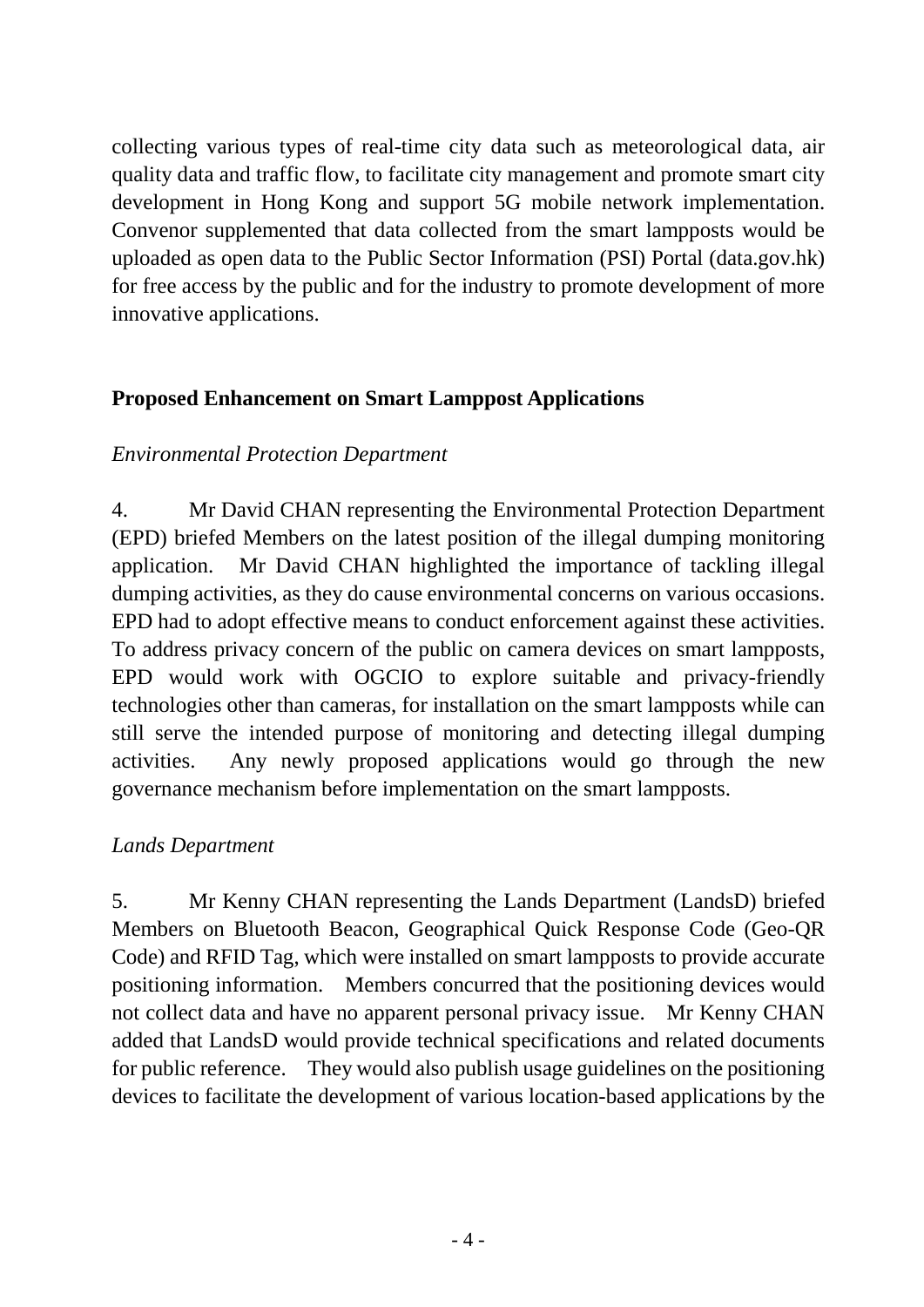other government departments and the industry, which could also enhance public understanding and transparency on the functions and purposes of the devices.

## *Transport Department*

6. Mr Ricky HO and Ms Shirley LEUNG representing the Transport Department (TD) briefed Members on the applications related to traffic snapshot images, thermal detector, Automatic License Plate Recognition (ALPR), Bluetooth detector, video detector and pan-tilt-zoom surveillance camera.

7. Mr Ricky HO said that TD would explore other technology solutions on the smart lampposts to replace the camera and Bluetooth detector despite the fact that the data collected from the replacement technology solutions might not be able to fully satisfy requirements for traffic planning and management. In respect of data for traffic flow and vehicle classification originally planned to be collected by ALPR, TD proposed to replace the cameras by exploring other privacy-friendly technologies, such as Light Imaging Detection and Ranging (LIDAR). Ms Shirley LEUNG remarked that due to the limited details of the LIDAR images, quality and amount of traffic data obtained from LIDAR could be reduced. Members noted the potential limitation of the replacement technology solutions and appreciated TD's effort in addressing public concerns over privacy on the use of camera and Bluetooth detector.

8. For thermal detector, Ms Shirley LEUNG said that besides publishing technical specifications and related documents for public reference, some enhancement measures were also proposed such as (i) displaying clear message and sample photo on smart lampposts and via smart lamppost thematic website showing the actual views collected by the devices, and (ii) conducting comprehensive security risk assessment and audit as well as privacy impact assessment regularly based on international standards to confirm no personal data privacy concerns on the use of thermal detector.

9. TD would also replace video detector with thermal detector for collecting data related to traffic flow and vehicular speed. As for taking traffic snapshot images, Bluetooth detector and pan-tilt-zoom surveillance camera, TD would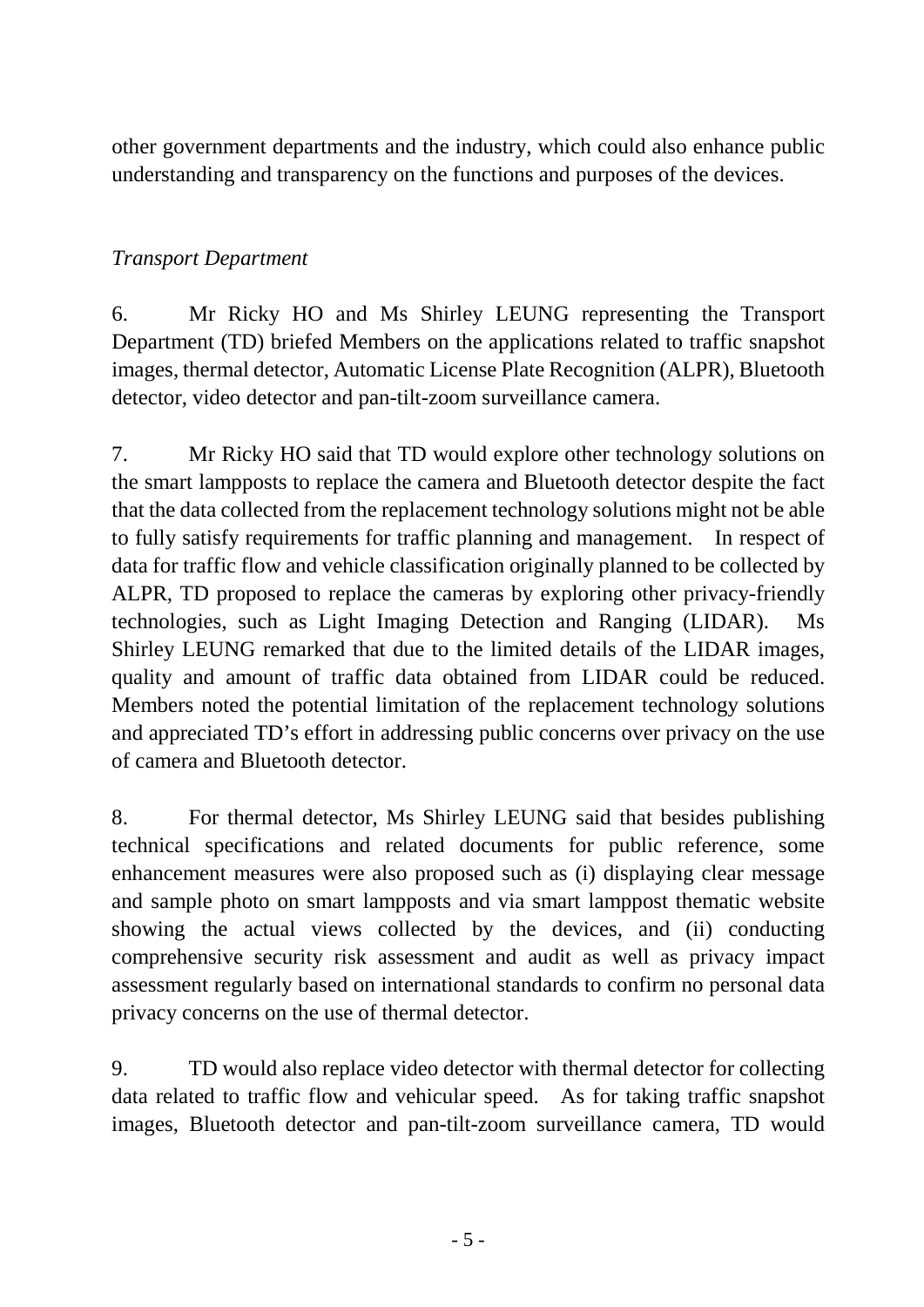continue to explore other technologies, which would be more privacy-friendly and capable of fulfilling their respective requirements. Any newly proposed applications would go through the new governance mechanism before implementation on the smart lampposts.

## **Proposed Enhancement on Transparency and Public Engagement**

10. AGCIO(ID) briefed Members on the proposed measures to enhance the transparency of the project by consolidating the advice and recommendations from Members in the earlier meetings, including publishing comprehensive information related to the project in both Chinese and English; regular reporting to the public on the progress of the project, dissemination of promotional materials for publicity, participation in public educational programmes as well as illustrating the devices and applications installed on the smart lampposts through picture/diagram/QR code for easy reference by the public.

## **Proposed Enhancement on Governance Mechanism**

11. AGCIO(ID) briefed Members on the proposed enhancement measures on governance mechanism including arranging regular privacy review through qualified independent third-party, setting up procedures to review and approve new smart lamppost applications, consulting and obtaining support from relevant stakeholders including concerned District Councils, for every new device/application proposed on smart lampposts, and making the decision fully transparent to the public.

## **Views/Comments from Members**

12. Members agreed to the proposed enhancement measures and their views and comments expressed at the meeting were summarised as follows: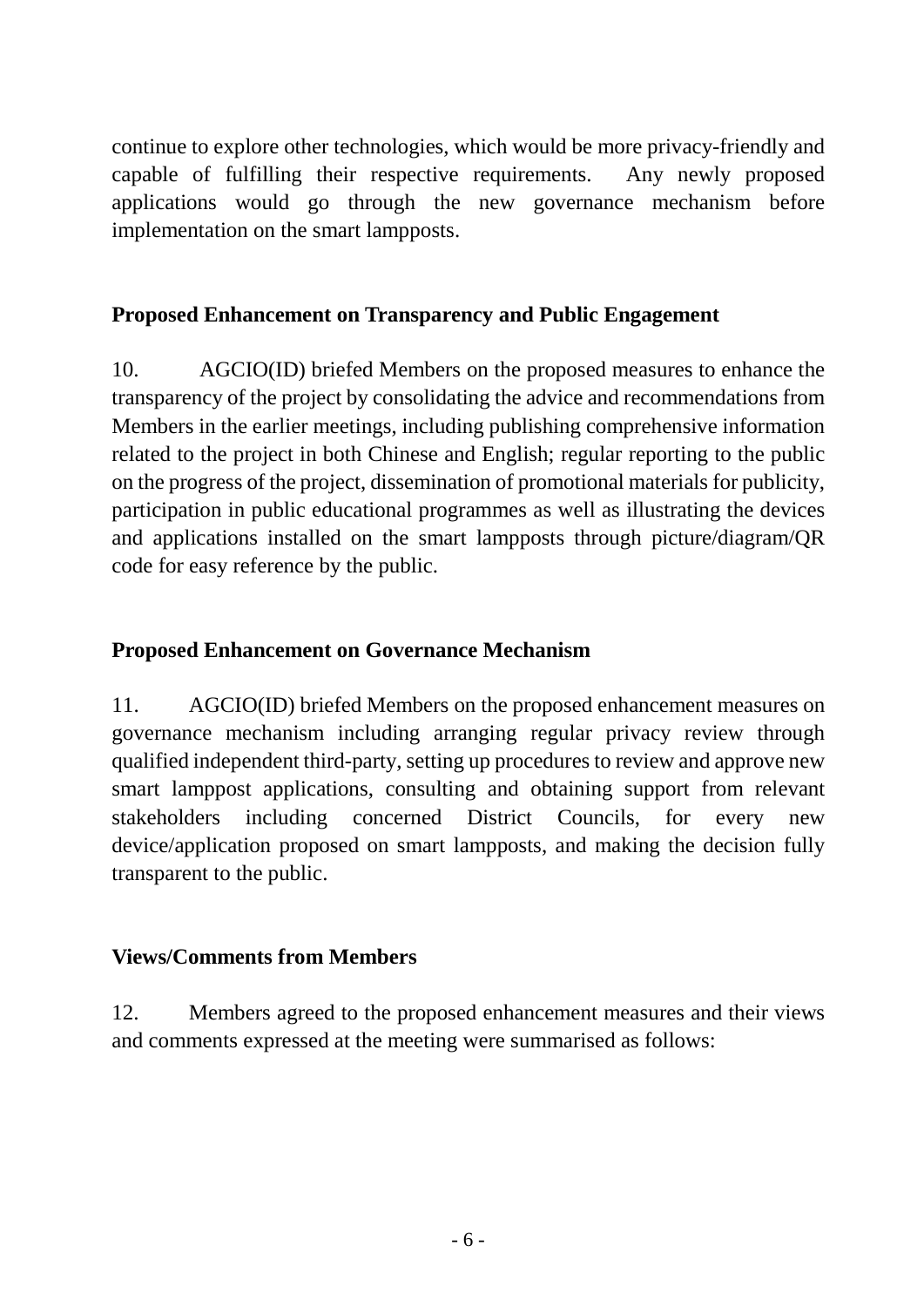#### Overall Comments

Members agreed that the Government should continue with the smart lampposts project after taking out cameras, especially given the rollout of the 5G mobile service in near future;

## Smart Lamppost Applications

- Government to provide more information about the thermal detectors, including limited colours and low resolution images, and sample output from the thermal detectors as open data for reference by the public;
- Government to inform the public of the potential limitation on the intended outcome due to the removal/replacement of the devices or applications on the smart lampposts though smart lamppost was one of the key digital infrastructures for smart city development;
- Government to take necessary measures, such as electromagnetic compliance tests, to ease the concern over the impact of 5G signals emitted from base stations on public health;

Transparency and Public Engagement

- Government to showcase the functions and features of the smart lampposts through demonstrations, exhibitions and workshops in relevant venues such as Science Museum, and engage schools and relevant organisations to invite students, parents and the general public to participate;
- Government to promote the smart lampposts to the general public on the benefits of the applications from a people-centric perspective, for example, positioning devices to discover nearby facilities for the pedestrians and traffic data to disseminate real-time traffic condition to the drivers;
- Government to highlight the measures to protect security and personal privacy;
- Government to emphasise that the collected data would only be sent to the designated government departments but not to other third parties;